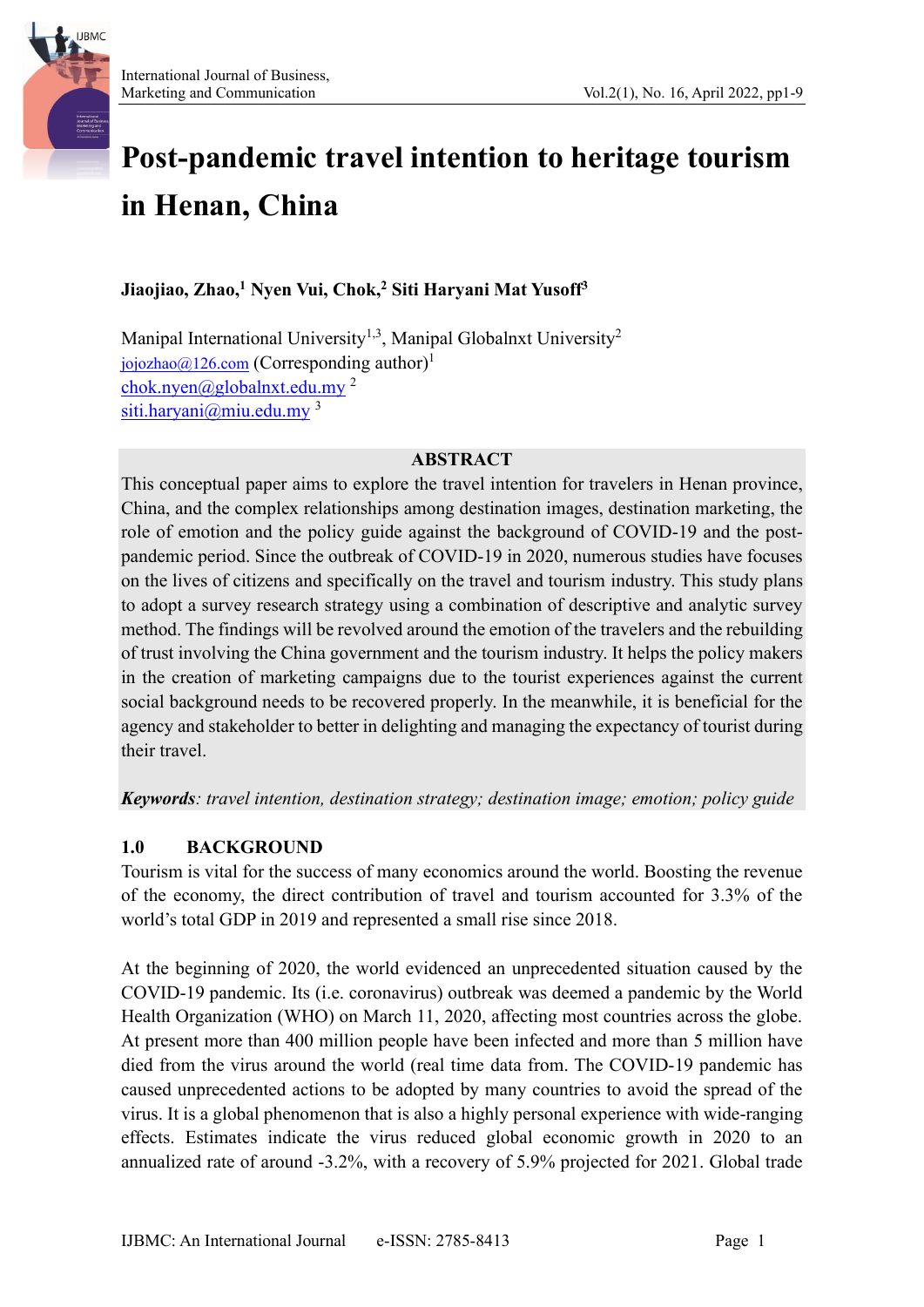is estimated to have fallen by 5.3% in 2020, but is projected to grow by 8.0% in 2021. According to a consensus of forecasts, the economic downturn in 2020 was not as negative as initially estimated, due in part to the fiscal and monetary policies governments adopted in 2020. In particular, the prolonged nature of the health crisis is affecting the global economy beyond traditional measures with potentially long-lasting and far-reaching repercussions. In the meanwhile, the number of infected people and death rates has increased rapidly according to the WHO declaration (Jackson, J. K. (n.d.). Global Economic Effects of COVID-19). For tourism, the travel restrictions adopted by some countries, and regions have caused severe damage to the global tourism industry (Wen et,al., 2020).

For China, the government reported 3.2% gross domestic product (GDP) growth in the second quarter and 4.9% GDP growth in the third quarter of 2020. China is still grappling with the economic effects of the COVID-19 pandemic, however, including sluggish domestic consumption, slow recovery in its top export markets, and reliance on government spending and exports to boost initial growth.

Tourism is one of the world's major economic sectors, and one of the sectors most affected by the COVID-19 pandemic, impacting economies, livelihoods, public services and opportunities on all continents. All parts of its vast value-chain have been affected. Any tourism activities does affect the tourist experiences during the consumption of services (Vui, 2021) In the past, tourists themselves believe that experiences in other cities or countries increase a person's cognitive flexibility, though depending on how a person engages. Admiring the scenery and alleviating pressure are always the main purposes for tourists to arrange a travailing to boost a person's happiness. The perceived quality of a destination's cultural offering has long been a significant factor in determining tourist choices of destination. Heritage tourism is traveling to understand the cultures and places of the past including those of your ancestors. It is a branch of tourism oriented towards the cultural heritage of the location where tourism is occurring. The integration of cultural relics with tourism development to drive the regional national development has currently become the world trend. The impact of COVID-19 on tourism places further pressure on heritage conservation as well as on the cultural and social fabric of communities, particularly for indigenous people and ethnic groups. For instance, many intangible cultural heritage practices such as traditional festivals and gatherings have been halted or postponed, and with the closure of markets for handicrafts, products and other goods, indigenous women's revenues have been particularly impacted.

This conceptual paper aims to put forward the initial literature insights on people's travel intention to Henan Province after the disastrous pandemic. The discussion of the situation in Henan Province is worth exploring. Henan, as the important birthplace of Chinese history and culture, its underground cultural relics occupies the national first, its ground cultural relics occupies the national second. It is a landlocked and central province in China, is home to many heritage sites left behind. Luoyang's Longmen Grottoes and Anyang's Yin Dynasty ruins were listed into the world cultural heritage list. A large number of historical records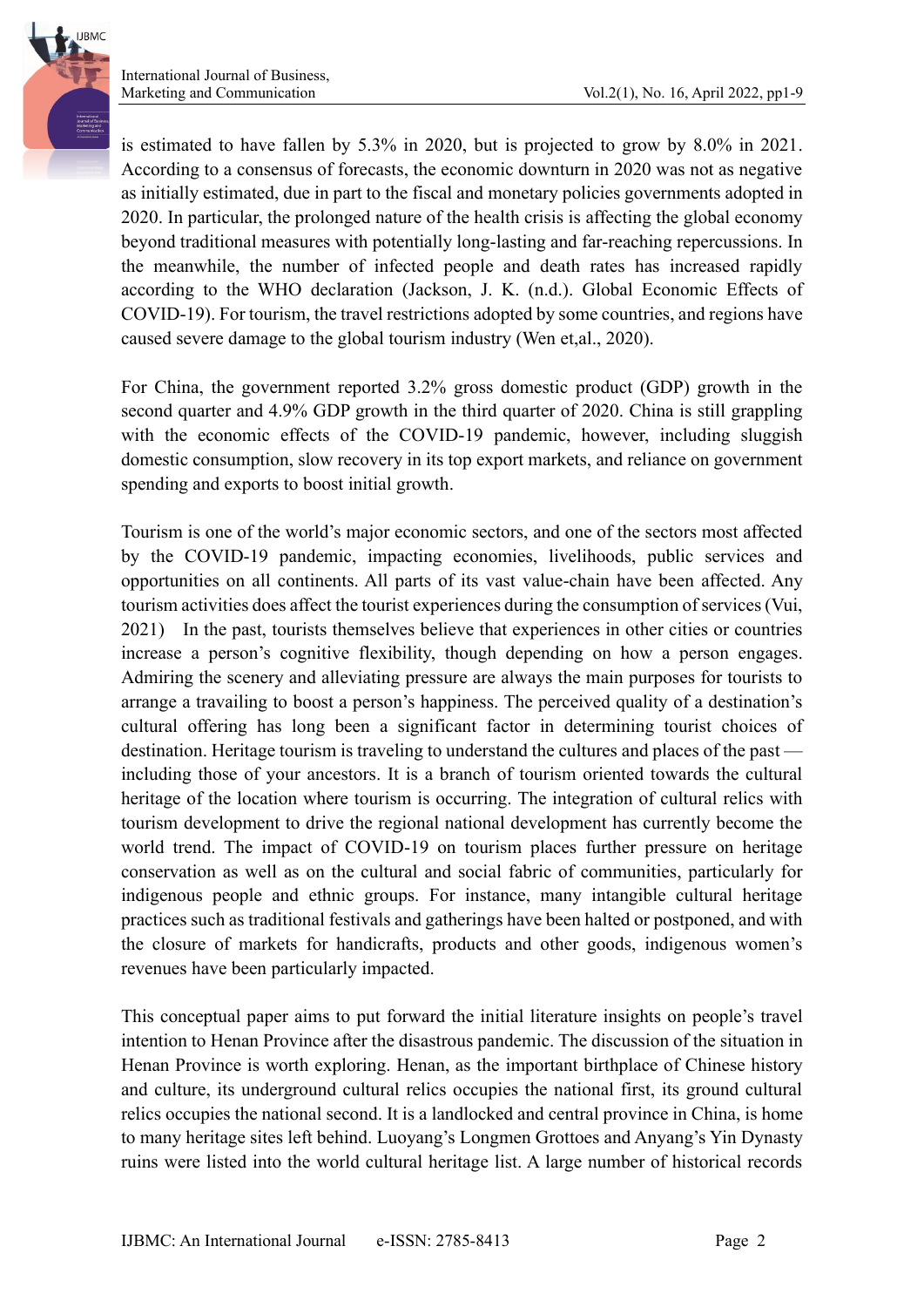International Journal of Business,

**LIBMC** 

and years of archaeological excavations signified that at least 8,000 years ago, ancestors in this area had created a precedent of human civilization. For the majority of tourists who want to appreciate the rich and profound oriental cultural connotation as well as its precious and unique style, Henan province plays the role of a vast natural history museum for them to see and touch. Due to its large amount of natural resources, convenient traffic, large population, the development of Henan Tourism has broad prospect and huge market potential. (https://www.topchinatravel.com/henan/henan-tourism.htm)

According to the data from Ministry of Cultural and Tourism in China, Local & Foreign Currency data was reported at 7,052.360 RMB bn in Nov 2021. This records an increase from the previous number of 7,029.420 RMB bn for Oct 2021.



(Source: www. ceicdata.com)

However, being important as it may be, the tourism industry is most vulnerable to calamity, natural calamities or pandemic, such as floods, tsunami, volcanic eruption, spread illnesses or pandemic which would exert an influence on the tourism sector, and Henan Province is not an exception. The global tourism industry has been devastated by the pandemic due to the severe travel restrictions imposed by most countries and areas, such as travel controls, school closures, limitations on internal movement to contain the speed in the places. Tourists willing to Henan are expected to travel mostly domestically due to the limited transportation methods. Understandably, tourists feel safer when travelling shorter distances from home. Self-guided and self-driven trips will dominate over the group and organized tour packages (Ivanova et al., 2021), which is a significant change for the tourists, who are known to prefer guided group tours and special care during their trips (Wen et al., (2020). However, a series of ways of the policy restrictions, they probably will stay where they are, thus cutting down domestic tourism in Henan Province.

The crisis makes an impact on people's travel intention to visit any destination, especially the health measures and communication approaches like homestay campaigns, lockdowns, travel bans, quarantine, and social distancing have ceased tourism-related industries operations. The subjective probability of whether a customer will or will not take certain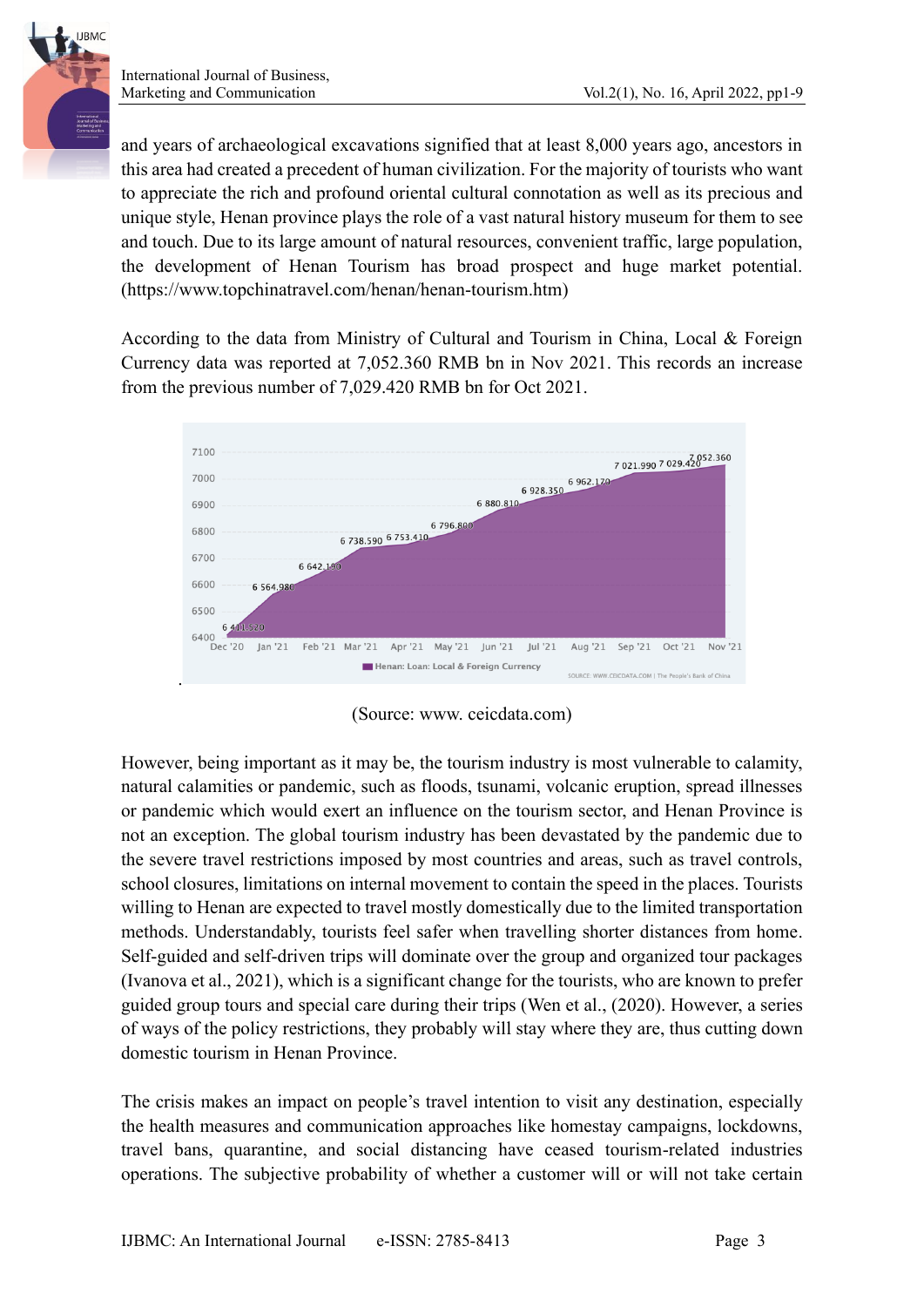actions that are related to a tourist service (NGUYEN et al., 2021), and this reflects an individual's intent to travel or commitment to travel (Jang et al., 2009). The tourism industry shows its resilience in bouncing back from major economic, political, and health crises (Sigala, 2020). Viruses and pandemics can be spread around the world by travellers and can disrupt the growth and development of regional and global tourism (Haque & Haque, 2018; ; Kuo et al., 2008; McKercher & Chon, 2004; Novelli et al., 2018). Particularly, the COVID-19 pandemic is considered to be a highly impactful incident and a major health crisis in word history, and tourism is one of the industries most affected by it (Fong et al., 2020). Tourists' travel intention to any places is severely affected under such circumstances.

The growing discussion on the impact of COVID-19 pandemic and tourism industry calls for a deeper research of traveler risk and intention to travel (Khan et al., 2020); Khan et al., 2021). The transformation of the tourism industry depends on the behavior of the traveler in response to potential crisis (Sigala, 2020). There is an extensive stream of knowledge about tourism, destination marketing, destination image, and terrorism risk, such as those of Jonas et al. (2011) and Want et al. (2019). Hence, these studies are conducted in a normal situation, overlooking the severity of a pandemic like COVID-19 on travelers' psychological condition and behavior intention under the policy restriction under government.

For effective crisis management such as COVID-19, it is essential to get an insight in the perceptions and perception changes of the travel intention of tourists, "an outcome of a mental process that leads to action and transforms motivation into behaviour". The intensive research of the factors that drive and limit travel intention against the background of the pandemic and post-pandemic time. The literature on the perceived risk of infectious diseases, such as SARS, Ebola and H1N1, comes from studies such as Kim et al. (2015), Brug et al (2004) and Gee and Skovdal (2017). This study is based on a solid theoretical background and provides a validated and reliable measure of COVID-19 risk perception and its connection to media channel, policy restriction and travel intentions, which make the study unique and creative.

## **2.0 CURRENT ISSUES**

Tourism demand has traditionally reacted to disasters through severe declines and changes, and the travel intention, together with the process of recovery after any disaster or situation requires research on the shifting consumers' attitudes and perceptions, to understand the changes in the characteristics of the demand.

Soon after the COVID-19 outbreak, numerous research and theses explored this novel phenomenon and its impact on the lives of citizens and specifically on the travel and tourism industry (Ivanova et al., 2021). The majority of studies focus on the current effects and the negative consequences over diverse economic sectors (Goodell, 2020; Nicola et al., 2020), including tourism. Many studies examine deeply the supply-side perspective, estimating the damage caused, forecasting the consequent changes and remodeling of the tourist offers (Gössling & Hall, 2020). However, the demand side studies remain quite scarce (Zenker &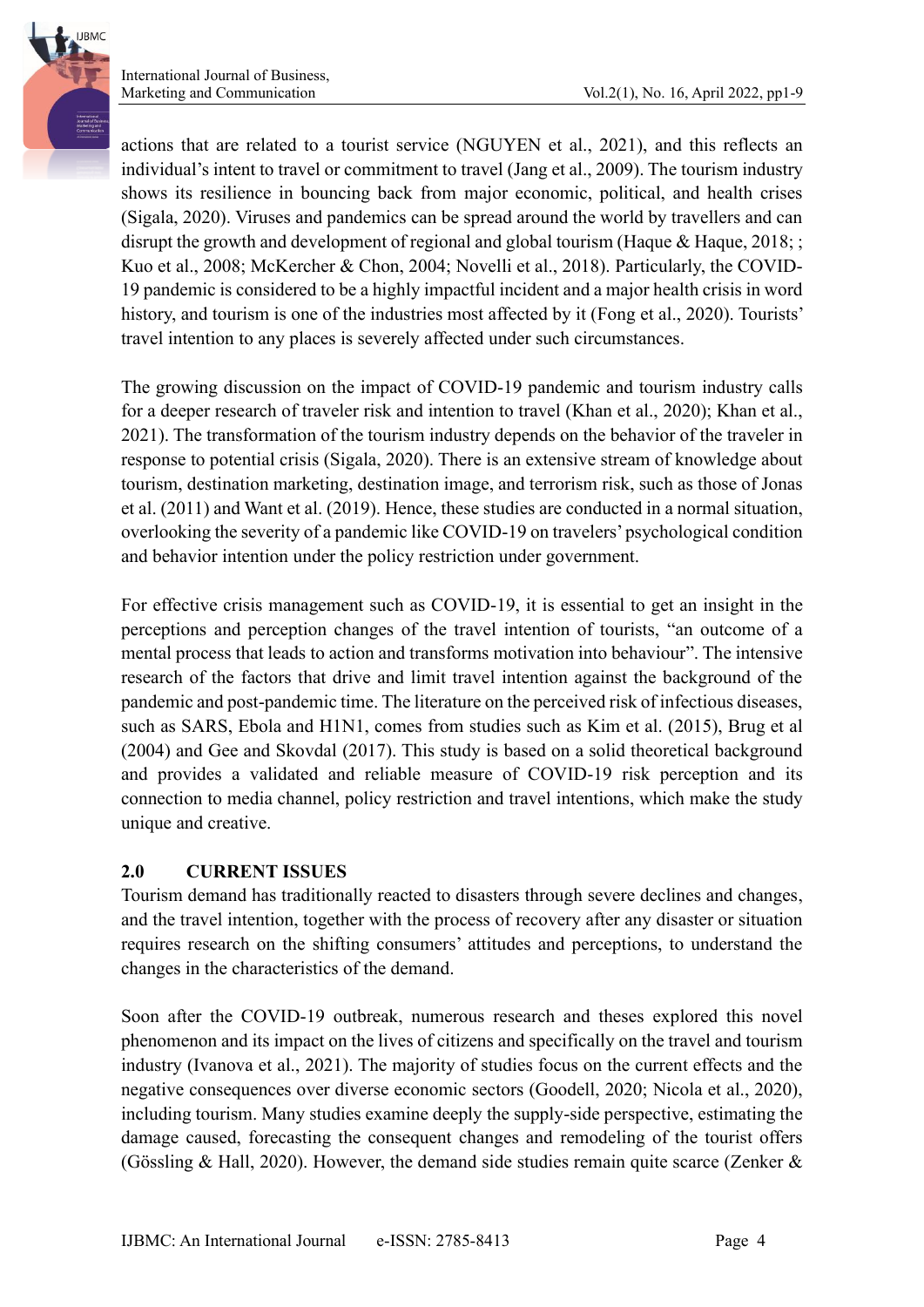International Journal of Business,



Kock, 2020), partly owning to the uncertainty in the economic aspect and the persisting risk of infection. Currently, a few papers investigated the emerging signs of consumers' recovery and a readiness to renew their travel.

Although studies provide an assessment of the impact of intra-pandemic destination image and subsequent post-pandemic travel intention, significant research gaps nevertheless remain. To the best of the authors' knowledge, no prior study has investigated the differences between the cognitive and psychological states of tourists with past experience and without past experience of a given destination and post pandemic travel intention. More recently, the need to present touristic offerings that include travel intentions and cultural heritage has become widely recognized, that this aspect of the traveling experiences has become a vital differentiator of destinations. Drwal to the information, the consumer's behavioral understanding during the pandemic situation is worth further investigation (Hing, W. Y.,  $\&$ Vui, C. N. 2021). This has also led to an increase in the management of such experiences through special exhibitions, events and festivals, as well as through ensuring more routine and controlled access to heritage sites (Kaminski, et al., 2013). The current research deals with the travel intention that contributes to the existing literature on destination marketing in particular, together with destination image, by testing a theoretical model that examines the complex relationships among the destination market strategies, tourism destination images, emotion of tourists and policy restrictions to explore the travelers' intention to visit in Henan Province within its heritage tourism framework.

Due to the COVID-19, the sustained interest in the concept of image among numerous disciplines fell dramatically which influence marketing, consumer behaviour, business, communications, and political science. And tourists are highly sensitive to destination risk messages which, in turn, would have a direct impact on their tourism experience and travel decisions. This topic matters in its social significance and a wide investigation helps policy makers in different crisis context.

First, travel intentions in crisis situations continues to be a contested topic among scholars. According to the academic study, it is widely believed that tourists avoid unsafe destinations, and the dangerous social environment lessen confidence and intentions to visit. Academics have widely believed that tourists avoid unsafe destinations, and crisis events and risk messages lessen confidence and intentions to visit (Pizam & Smith, 2000; Sano & Sano, 2019). Particularly in a major crisis context, such as the COVID-19 pandemic, triggered 'travel fears' lead to the public's protective travel behaviours (e.g. travel avoidance, cautious travel) (Zheng et al., 2021).

Second, the effect of emotional factors for travelers on travel intentions lacks empirical investigation. In a post-COVID landscape, building interest and evoking positive emotions toward tourism products are vital for destination recovery (Yung, et al., 2021). For example, when people become more anxious about the virus, they tend to maintain a high level of personal hygiene, more social distancing and are more likely to get vaccinated when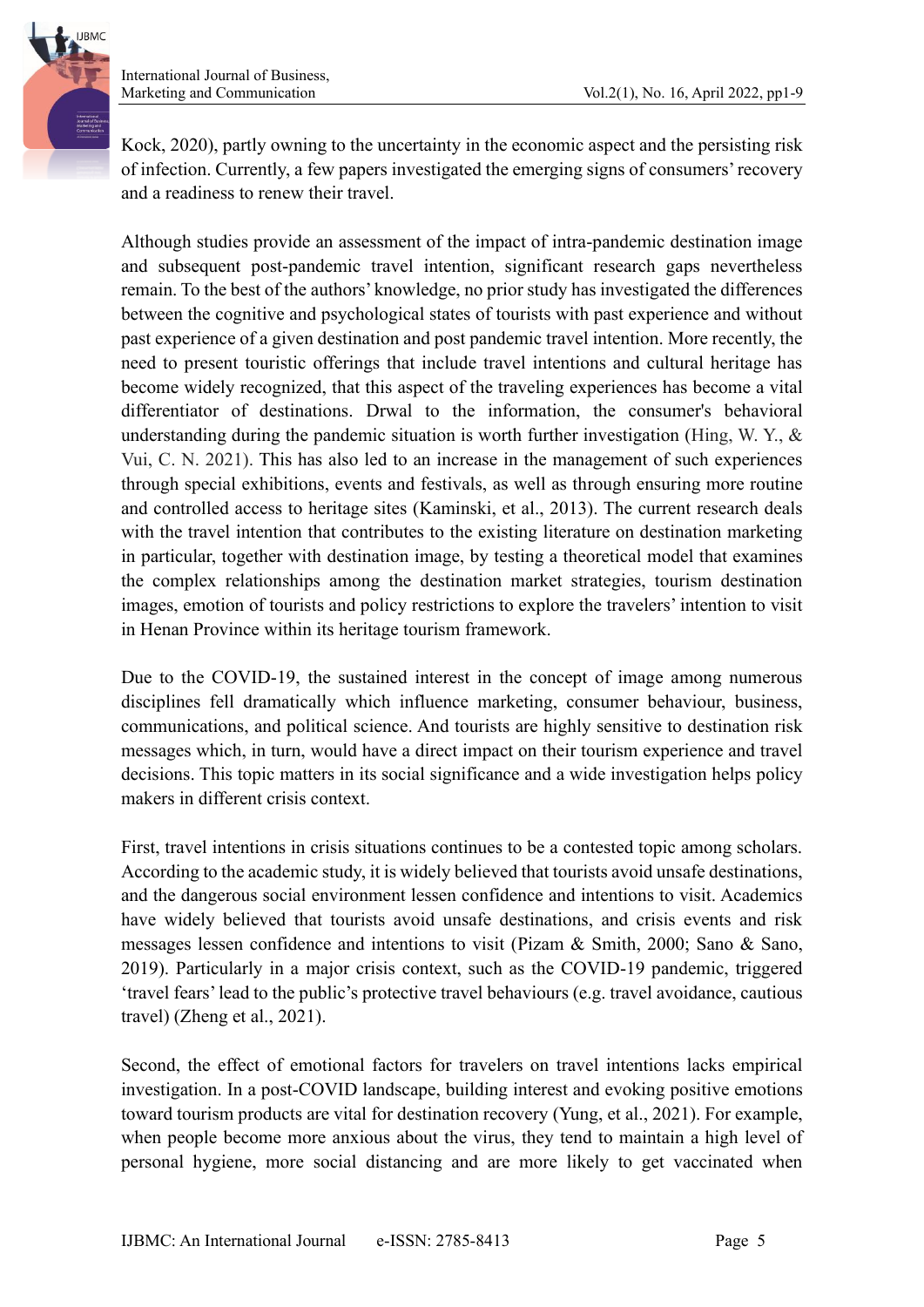available, and they are reluctant to get involved into social activities, let alone being on their way to any destination. It involves psychological cognition and affective involvement and tourism researchers generally pay little attention to research on people's feelings and emotions, including people's fear for the pandemic, travel anxiety, risk attitudes and rebuilding of their travel intentions in a certain period of time.

Third, there is still space of the research on the boundary conditions taking policy restriction into consideration during a long-term risk situation. The policy enforcing living and traveling restrictions during COVID-19 pandemic may cause social isolation and a series of problems that influence economy. For example, an increase in work from home (Leger, 2020), elearning, and a reduction in public activities and events significantly reduced the travel demand (De, 2020). However, it is uncertain how people perceive their daily activity engagement and travel related to it in this new normal and to what extent various socileconomic segments of the population have adopted these unprecedented situations.

Therefore, the mingled effects and relationships among destination marketing, destination image, emotion and policy restriction mentioned above about a pandemic on post-pandemic travel intentions needs further research and with differing theoretical perspectives.

## **3.0 CONCLUSION**

This conceptual paper adopts both supply-side and demand-side perspectives and focuses on the travel intention. The future study deals with the complex relationship among destination marketing, destination image and travel intention. It also takes the role of emotion and policy restriction into consideration. The future research provides both academic and managerial implications in the tourism industry. The findings of the study are relevant from an academic point of view since it focuses on the intention of travelers once travel restrictions have been lifted following a period of the COVID-19 crisis, and the factors influencing this intention. This field still has much space to dig in.

From a managerial point of view, the findings related to the emotion of the travelers including people's travel motivation, personal values and travel constrains, ect. And the rebuilding of trust is a concerted and cooperative effort involving government and tourism industry. It helps the policy makers in the creation of marketing campaigns due to the tourist experiences against the current social background needs to be recovered properly. It is of great importance to maintain the harmony in the society and boost the economy in tourism industry. Therefore, the proposed conceptual model by incorporating destination marketing, destination image, emotion and travel intention are all worth of exploration. Furthermore, scope and significance of the study were included in the future study.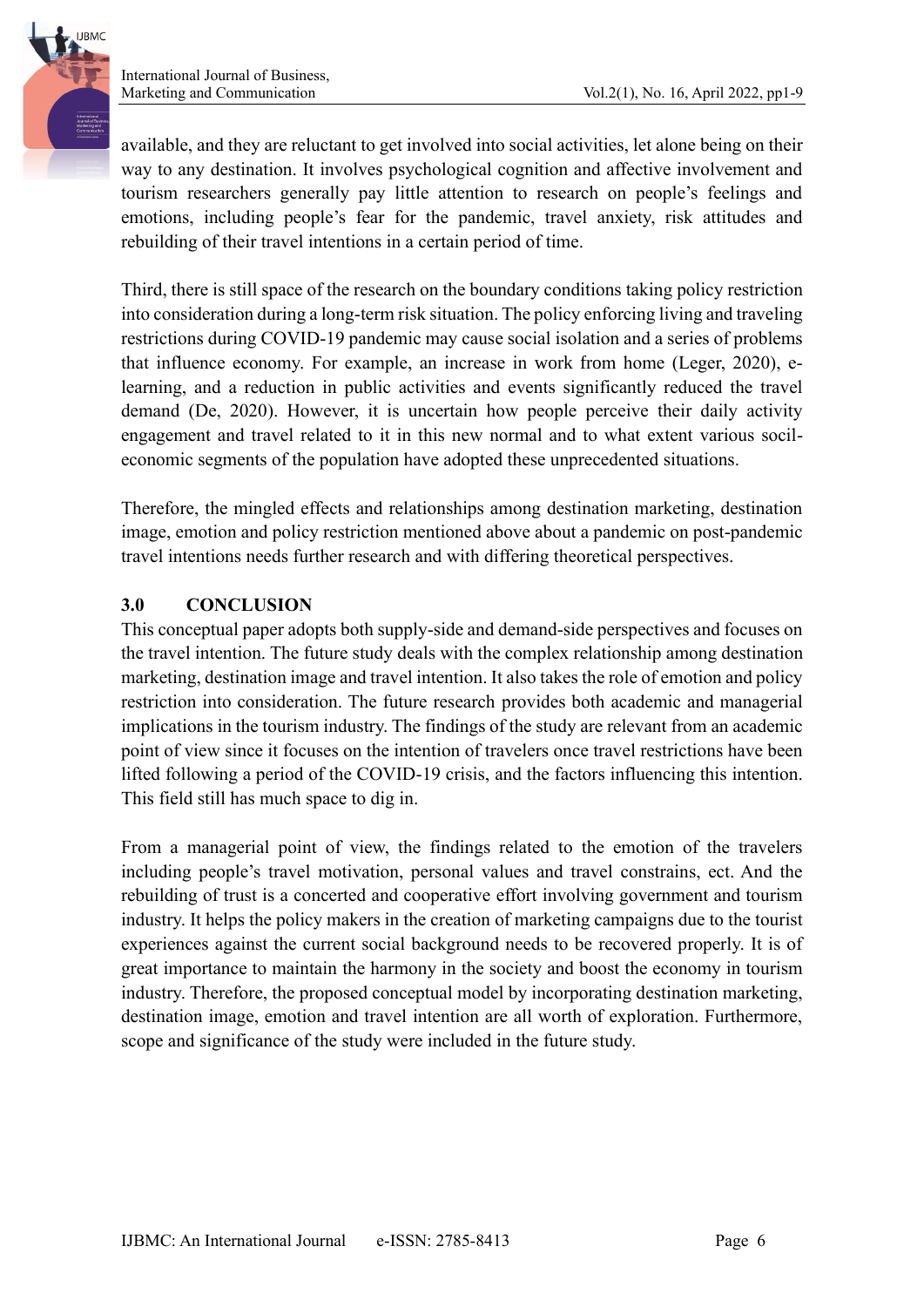#### **References**

Brug, J., Aro, A. R., Oenema, A., De Zwart, O., Richardus, J. H., & Bishop, G. D. (2004). SARS risk perception, knowledge, precautions, and information sources, the Netherlands. *Emerging infectious diseases*, 10(8), 1486.

De Vos, J. (2020). The effect of COVID-19 and subsequent social distancing on travel behavior. *Transportation Research Interdisciplinary Perspectives*, 5, 100121

Fong, L. H. N., Law, R., & Ye, B. H. (2020). Outlook of tourism recovery amid an epidemic: Importance of outbreak control by the government. *Annals of tourism research*.

Gee, S., & Skovdal, M. (2017). The role of risk perception in willingness to respond to the 2014–2016 West African Ebola outbreak: a qualitative study of international health care workers. *Global health research and policy*, 2(1), 1-10

Goodell, J. W. (2020). COVID-19 and finance: Agendas for future research. *Finance Research Letters*, 35, 101512

Gössling, S., Scott, D., & Hall, C. M. (2020). Pandemics, tourism and global change: a rapid assessment of COVID-19. *Journal of sustainable tourism*, 29(1), 1-20

Haque, T. H., & Haque, M. O. (2018). The swine flu and its impacts on tourism in Brunei. *Journal of Hospitality and Tourism Management*, 36, 92-101

Hing, W. Y., & Vui, C. N. (2021). Malaysian consumers' purchase intention towards online seafood shopping amid pandemic: The moderating role of the Covid-19 risk perception.

Ivanova, M., Ivanov, I. K., & Ivanov, S. (2021). Travel behaviour after the pandemic: the case of Bulgaria. Anatolia, 32(1), 1-11

Jackson, J. K. (n.d.). Global Economic Effects of COVID-19

Jang, S., Bai, B., Hu, C., & Wu, C.M.E.(2009).Affect, travel motivation, and travel intention: A senior market. *Journal of Hospitality & Tourism Research*, 33(1), 51-73

Jonas, A., Mansfeld, Y., Paz, S., & Potasman, I. (2011). Determinants of health risk perception among low-risk-taking tourists traveling to developing countries. *Journal of Travel Research*, 50(1), 87-99

Kaminski, J., Benson, A. M., & Arnold, D. (Eds.). (2013). *Contemporary issues in cultural heritage tourism*. Routledge.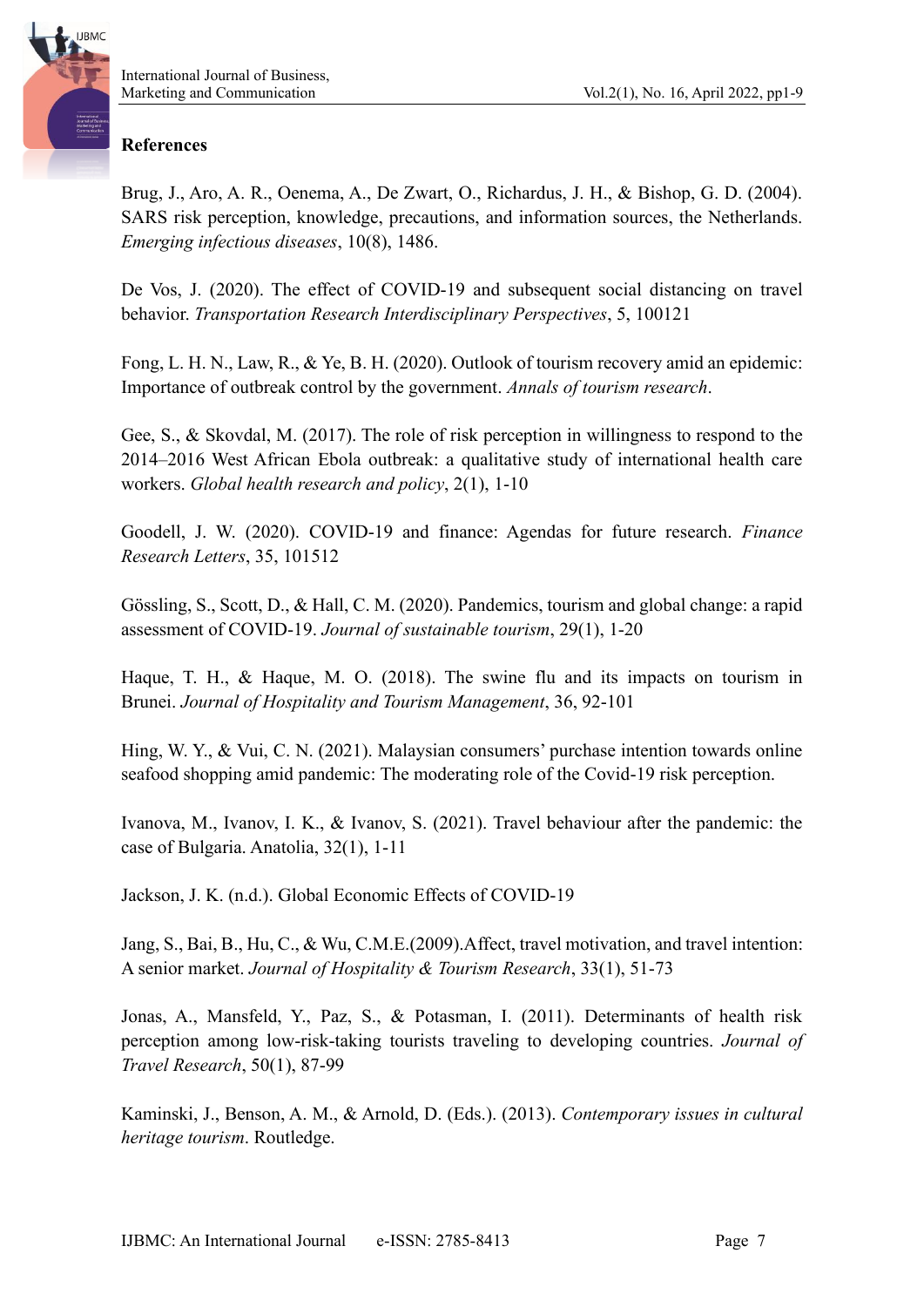Khan, A., Bibi, S., Lorenzo, A., Lyu, J., & Babar, Z. U. (2020). Tourism and development in developing economies: A policy implication perspective. *Sustainability*, 12(4), 1618.

Khan, A., Bibi, S., Lyu, J., Latif, A., & Lorenzo, A. (2021). COVID-19 and sectoral employment trends: Assessing resilience in the US leisure and hospitality industry. *Current Issues in Tourism*, 24(7), 952-969

Kim, Y., Zhong, W., Jehn, M., & Walsh, L. (2015). Public risk perceptions and preventive behaviors during the 2009 H1N1 influenza pandemic. *Disaster Medicine and Public Health Preparedness*, 9(2), 145-154

Kuo, H. I., Chen, C. C., Tseng, W. C., Ju, L. F., & Huang, B. W. (2008). Assessing impacts of SARS and Avian Flu on international tourism demand to Asia. *Tourism Management*, 29(5), 917-928

Leger, 2020. Covid-19 Tracking Survey Results. [https://leger360.com/surveys/concerns-about-covid-19-april-21-2020/\),](https://leger360.com/surveys/concerns-about-covid-19-april-21-2020/),)

McKercher, B., & Chon, K. (2004). The over-reaction to SARS and the collapse of Asian tourism. *Annals of tourism research*, 31(3), 716

Nicola, M., Alsafi, Z., Sohrabi, C., Kerwan, A., Al-Jabir, A., Iosifidis, C., ... & Agha, R. (2020). The socio-economic implications of the coronavirus pandemic (COVID-19): A review. *International journal of surgery*, 78, 185-193

Novelli, M., Burgess, L. G., Jones, A., & Ritchie, B. W. (2018). 'No Ebola… still doomed'– The Ebola-induced tourism crisis. *Annals of Tourism Research*, 70, 76-87

Pizam, A., & Smith, G. (2000). Tourism and terrorism: A quantitative analysis of major terrorist acts and their impact on tourism destinations. *Tourism Economics*, 6(2), 123-138

Sano, K., & Sano, H. (2019). The effect of different crisis communication channels. *Annals of Tourism Research*, 79, 102804

Sigala, M. (2020). Tourism and COVID-19: Impacts and implications for advancing and resetting industry and research. *Journal of business research,* 117, 312-321

Sutherland, K. M. S. M. D. China's Economy in 2020: Navigating Headwinds

Nguyen, N. M., Pham, M. Q., & Pham, M. (2021). Public's Travel Intention Following COVID-19 Pandemic Constrained: A Case Study in Vietnam. *The Journal of Asian Finance, Economics and Business,* 8(8), 181-189